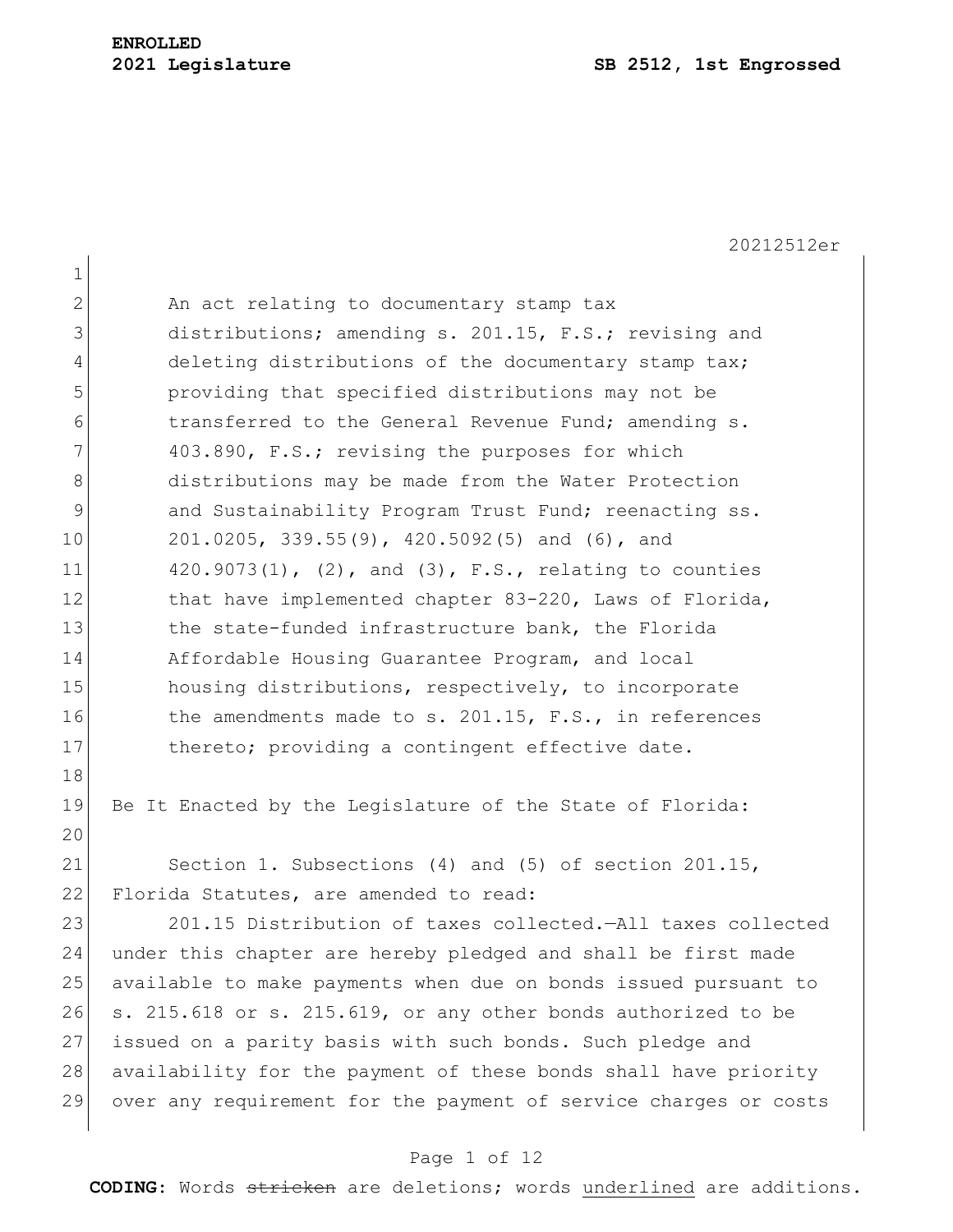20212512er

30 of collection and enforcement under this section. All taxes collected under this chapter, except taxes distributed to the 32 Land Acquisition Trust Fund pursuant to subsections (1) and (2), 33 are subject to the service charge imposed in s.  $215.20(1)$ . Before distribution pursuant to this section, the Department of Revenue shall deduct amounts necessary to pay the costs of the collection and enforcement of the tax levied by this chapter. 37 The costs and service charge may not be levied against any portion of taxes pledged to debt service on bonds to the extent that the costs and service charge are required to pay any amounts relating to the bonds. All of the costs of the collection and enforcement of the tax levied by this chapter and 42 the service charge shall be available and transferred to the 43 extent necessary to pay debt service and any other amounts payable with respect to bonds authorized before January 1, 2017, secured by revenues distributed pursuant to this section. All taxes remaining after deduction of costs shall be distributed as 47 follows:

 (4) After the required distributions to the Land Acquisition Trust Fund pursuant to subsections (1) and (2) and deduction of the service charge imposed pursuant to s. 51 215.20(1), the remainder shall be distributed as follows:

52 (a) The lesser of 20.5453 24.18442 percent of the remainder 53 or \$466.75 million \$541.75 million in each fiscal year shall be 54 paid into the State Treasury to the credit of the State 55 Transportation Trust Fund. Of such funds, \$75 million for each 56 fiscal year shall be transferred to the General Revenue Fund. 57 Notwithstanding any other law, the remaining amount credited to 58 the State Transportation Trust Fund shall be used for:

## Page 2 of 12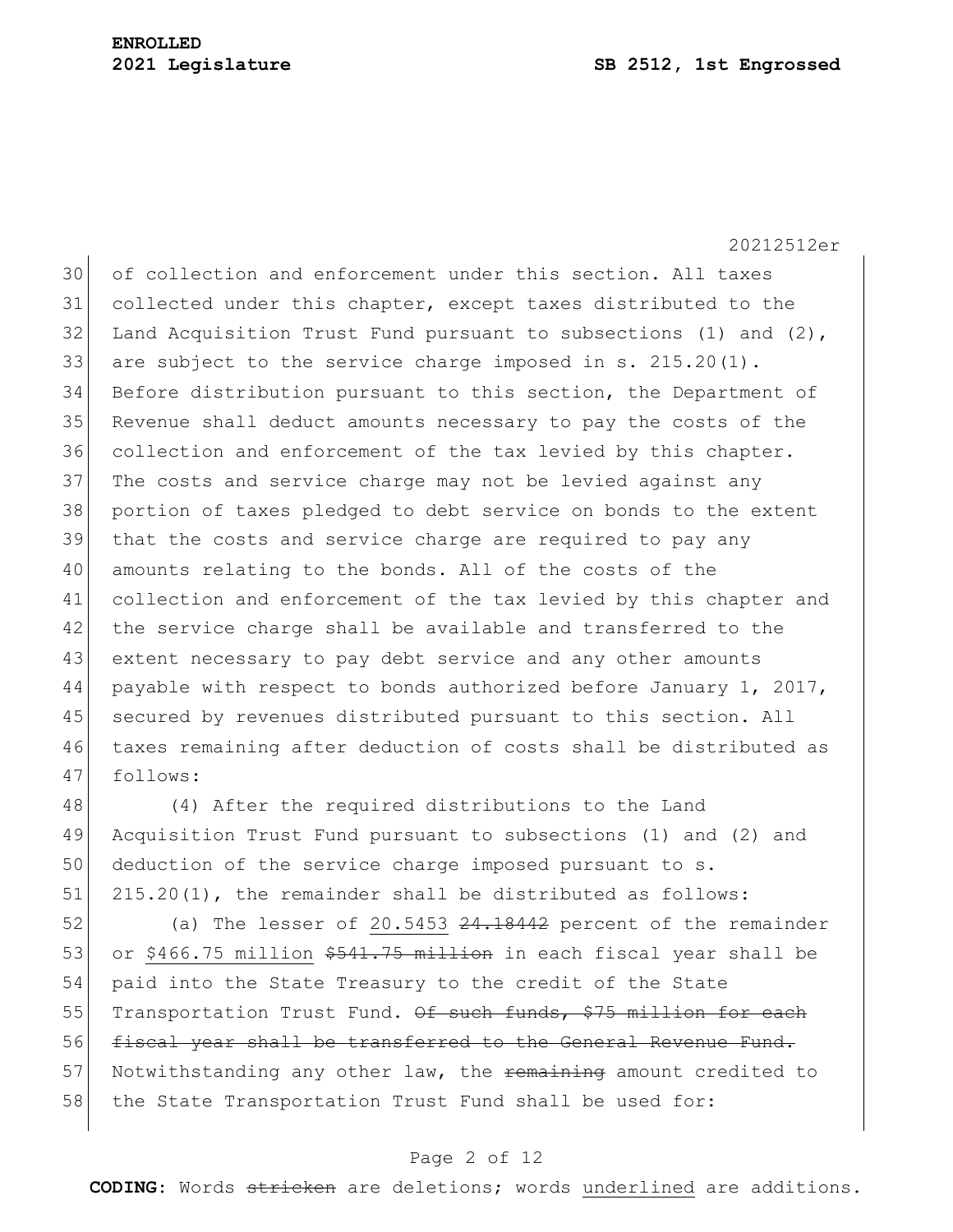# **ENROLLED**

#### **2021 Legislature SB 2512, 1st Engrossed**

20212512er 59 1. Capital funding for the New Starts Transit Program, 60 authorized by Title 49, U.S.C. s. 5309 and specified in s. 61 341.051, in the amount of 10 percent of the funds; 62 2. The Small County Outreach Program specified in s. 63 339.2818, in the amount of 10 percent of the funds; 64 3. The Strategic Intermodal System specified in ss. 339.61, 65 339.62, 339.63, and 339.64, in the amount of 75 percent of the 66 funds after deduction of the payments required pursuant to 67 subparagraphs 1. and 2.; and 68 4. The Transportation Regional Incentive Program specified 69 in s. 339.2819, in the amount of 25 percent of the funds after 70 deduction of the payments required pursuant to subparagraphs 1. 71 and 2. The first \$60 million of the funds allocated pursuant to 72 this subparagraph shall be allocated annually to the Florida 73 Rail Enterprise for the purposes established in s. 341.303(5). 74 (b) The lesser of 0.1456 percent of the remainder or \$3.25 75 million in each fiscal year shall be paid into the State 76 Treasury to the credit of the Grants and Donations Trust Fund in 77 the Department of Economic Opportunity to fund technical 78 assistance to local governments. 79 80 Moneys distributed pursuant to paragraphs (a) and (b) may not be 81 pledged for debt service unless such pledge is approved by 82 referendum of the voters. 83 (c) An amount equaling 4.5 Eleven and twenty-four 84 hundredths percent of the remainder in each fiscal year shall be 85 paid into the State Treasury to the credit of the State Housing 86 Trust Fund. Of such funds, the first \$35 million shall be  $87$  transferred annually, subject to any distribution required under

### Page 3 of 12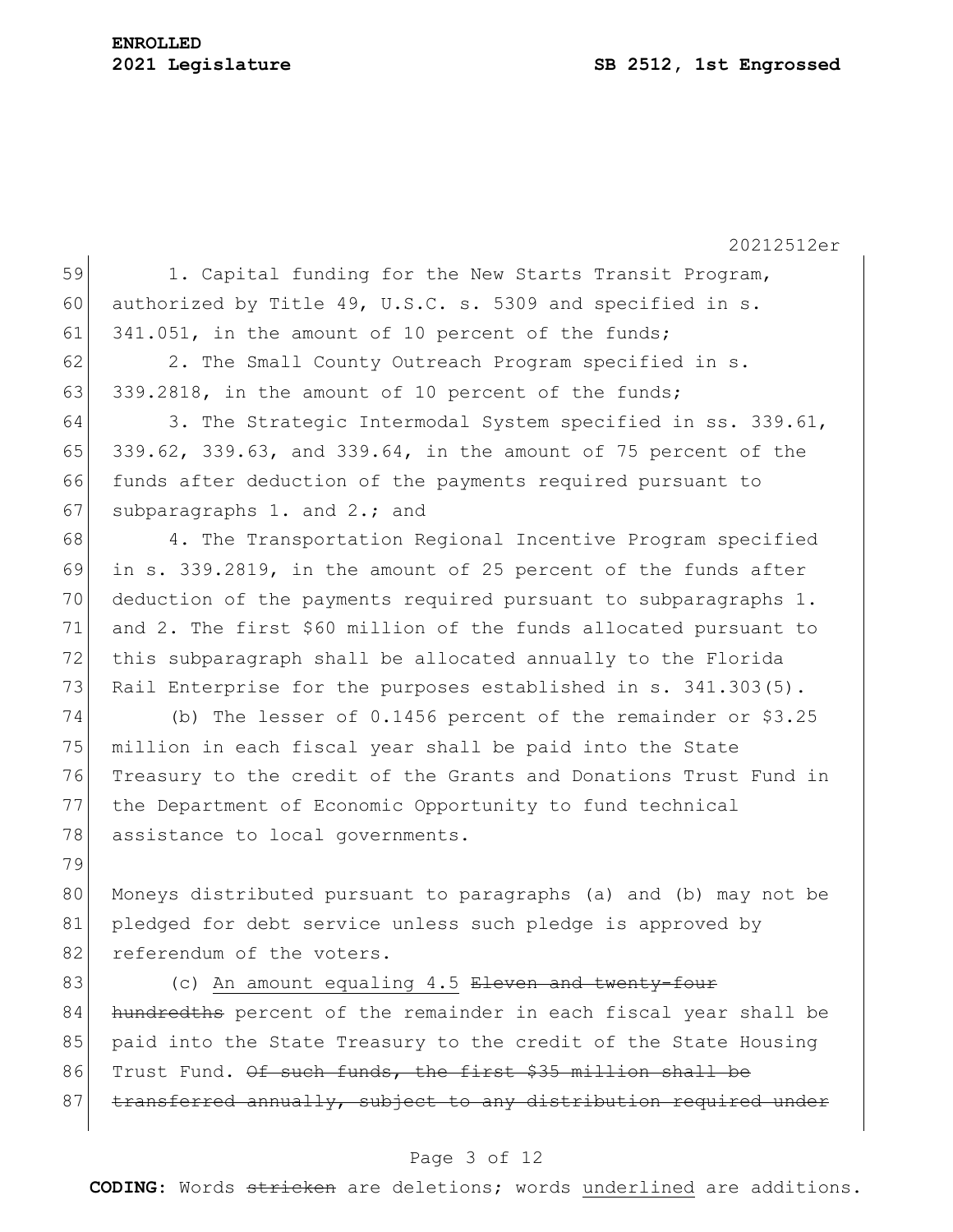## **ENROLLED**

 $\mathbf{r}$ 

20212512er

| 88  | subsection (5), to the State Economic Enhancement and            |
|-----|------------------------------------------------------------------|
| 89  | Development Trust Fund within the Department of Economic         |
| 90  | Opportunity. The funds remainder shall be used as follows:       |
| 91  | 1. Half of that amount shall be used for the purposes for        |
| 92  | which the State Housing Trust Fund was created and exists by     |
| 93  | law.                                                             |
| 94  | 2. Half of that amount shall be paid into the State              |
| 95  | Treasury to the credit of the Local Government Housing Trust     |
| 96  | Fund and used for the purposes for which the Local Government    |
| 97  | Housing Trust Fund was created and exists by law.                |
| 98  | (d) An amount equaling 5.20254 Twelve and ninety-three           |
| 99  | hundredths percent of the remainder in each fiscal year shall be |
| 100 | paid into the State Treasury to the credit of the State Housing  |
| 101 | Trust Fund. Of such funds, the first \$40 million shall be       |
| 102 | transferred annually, subject to any distribution required under |
| 103 | subsection (5), to the State Economic Enhancement and            |
| 104 | Development Trust Fund within the Department of Economic         |
| 105 | Opportunity. The remainder shall be used as follows:             |

106 1. Twelve and one-half percent of that amount shall be 107 deposited into the State Housing Trust Fund and expended by the 108 Department of Economic Opportunity and the Florida Housing 109 Finance Corporation for the purposes for which the State Housing 110 Trust Fund was created and exists by law.

111 2. Eighty-seven and one-half percent of that amount shall 112 be distributed to the Local Government Housing Trust Fund and 113 used for the purposes for which the Local Government Housing 114 Trust Fund was created and exists by law. Funds from this 115 category may also be used to provide for state and local 116 services to assist the homeless.

## Page 4 of 12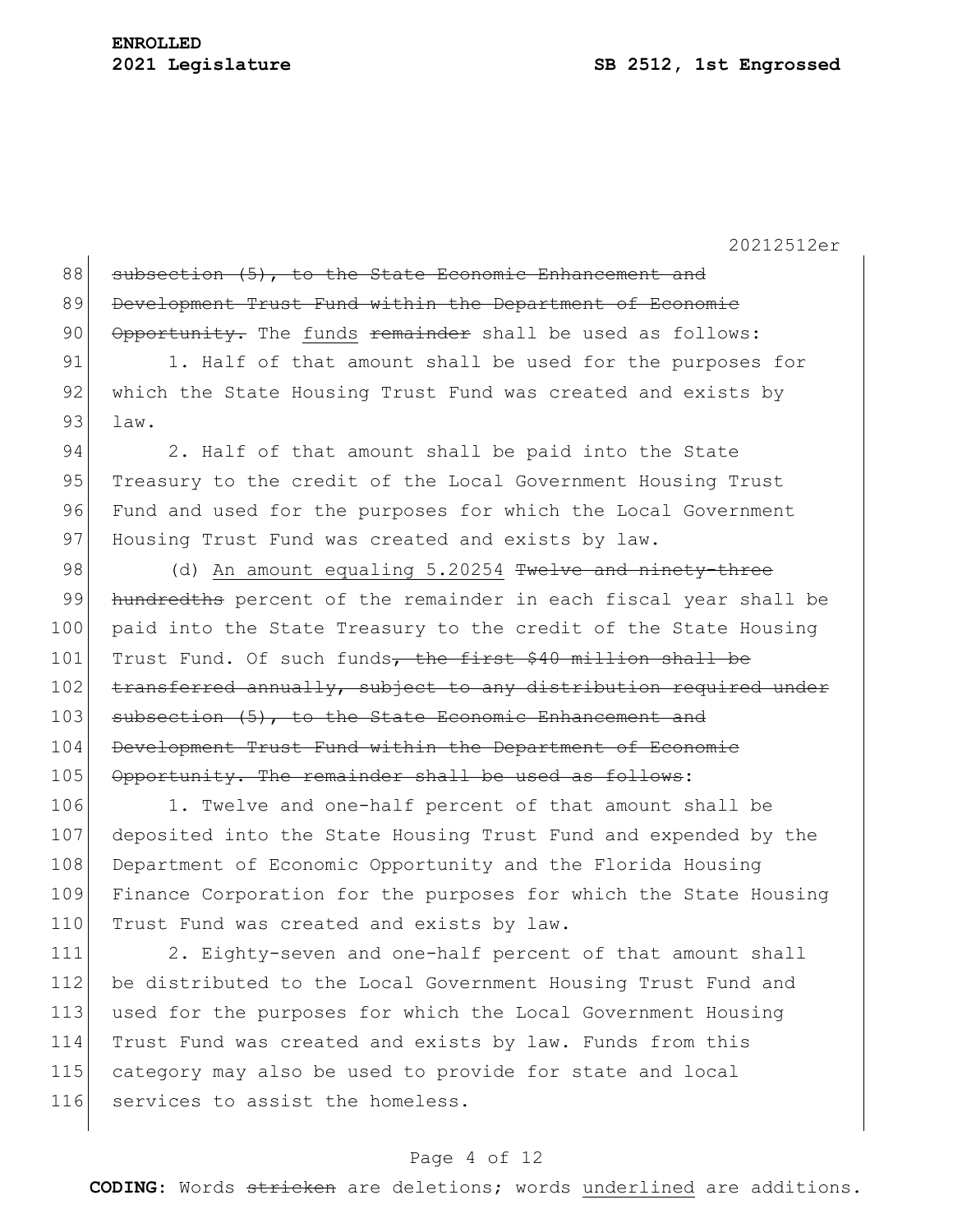|     | 20212512er                                                       |
|-----|------------------------------------------------------------------|
| 117 | (e) The lesser of 0.017 percent of the remainder or              |
| 118 | \$300,000 in each fiscal year shall be paid into the State       |
| 119 | Treasury to the credit of the General Inspection Trust Fund to   |
| 120 | be used to fund oyster management and restoration programs as    |
| 121 | provided in s. 379.362(3).                                       |
| 122 | (f) A total of \$75 million shall be paid into the State         |
| 123 | Treasury to the credit of the State Economic Enhancement and     |
| 124 | Development Trust Fund within the Department of Economic         |
| 125 | Opportunity.                                                     |
| 126 | (g) An amount equaling 5.4175 percent of the remainder           |
| 127 | shall be paid into the Resilient Florida Trust Fund to be used   |
| 128 | for the purposes for which the Resilient Florida Trust Fund was  |
| 129 | created and exists by law. Funds may be used for planning and    |
| 130 | project grants.                                                  |
| 131 | (h) An amount equaling 5.4175 percent of the remainder           |
| 132 | shall be paid into the Water Protection and Sustainability       |
| 133 | Program Trust Fund to be used to fund wastewater grants as       |
| 134 | specified in s. 403.0673.                                        |
| 135 | (5) Notwithstanding s. $215.32(2)$ (b) $4.a.,$ funds distributed |
| 136 | to the State Housing Trust Fund and the Local Government Housing |
| 137 | Trust Fund pursuant to paragraph (4) (c) may not be transferred  |
| 138 | to the General Revenue Fund in the General Appropriations Act    |
| 139 | Distributions to the State Housing Trust Fund pursuant to        |
| 140 | paragraphs (4) (c) and (d) must be sufficient to cover amounts   |
| 141 | required to be transferred to the Florida Affordable Housing     |
| 142 | Guarantee Program's annual debt service reserve and quarantee    |
| 143 | fund pursuant to s. $420.5092(6)(a)$ and (b) up to the amount    |
| 144 | required to be transferred to such reserve and fund based on the |
| 145 | percentage distribution of documentary stamp tax revenues to the |
|     |                                                                  |

## Page 5 of 12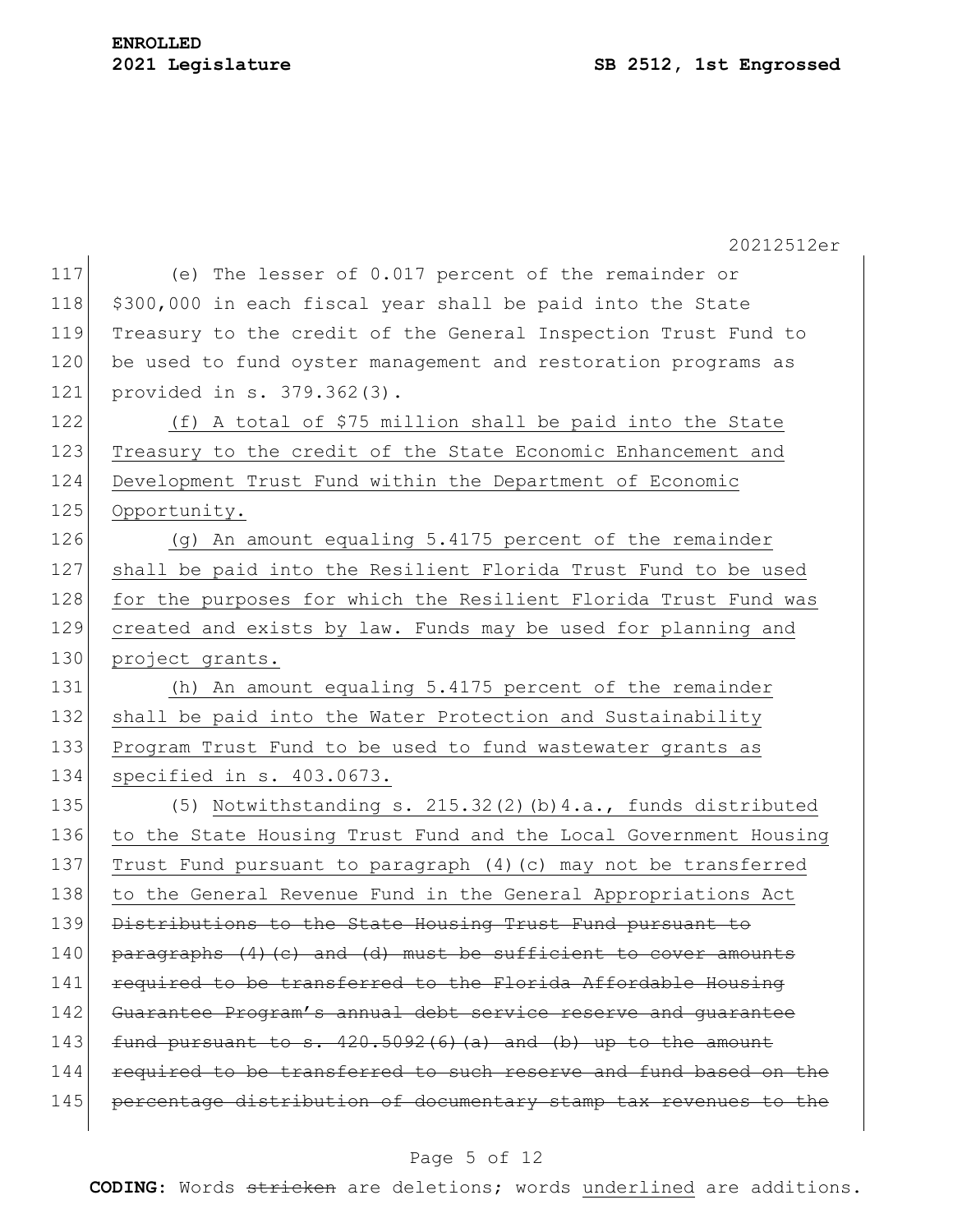20212512er 146 State Housing Trust Fund which is in effect in the 2004-2005  $147$  fiscal year. 148 Section 2. Paragraph (c) is added to subsection (1) of 149 section 403.890, Florida Statutes, to read: 150 403.890 Water Protection and Sustainability Program.-151 (1) Revenues deposited into or appropriated to the Water 152 Protection and Sustainability Program Trust Fund shall be 153 distributed by the Department of Environmental Protection for 154 the following purposes: 155 (c) The wastewater grant program as provided in s. 156 403.0673. 157 Section 3. For the purpose of incorporating the amendments 158 made by this act to section 201.15, Florida Statutes, in a 159 reference thereto, section 201.0205, Florida Statutes, is 160 reenacted to read: 161 201.0205 Counties that have implemented ch. 83-220; 162 inapplicability of 10-cent tax increase by s. 2, ch.  $92-317$ , 163 Laws of Florida.—The 10-cent tax increase in the documentary 164 stamp tax levied by s. 2, chapter 92-317, does not apply to 165 deeds and other taxable instruments relating to real property 166 located in any county that has implemented the provisions of 167 chapter 83-220, Laws of Florida, as amended by chapters 84-270, 168 86-152, and 89-252, Laws of Florida. Each such county and each 169 eligible jurisdiction within such county may not participate in 170 programs funded pursuant to s.  $201.15(4)$  (c). However, each such 171 county and each eligible jurisdiction within such county may 172 participate in programs funded pursuant to s.  $201.15(4)(d)$ . 173 Section 4. For the purpose of incorporating the amendments 174 made by this act to section 201.15, Florida Statutes, in a

## Page 6 of 12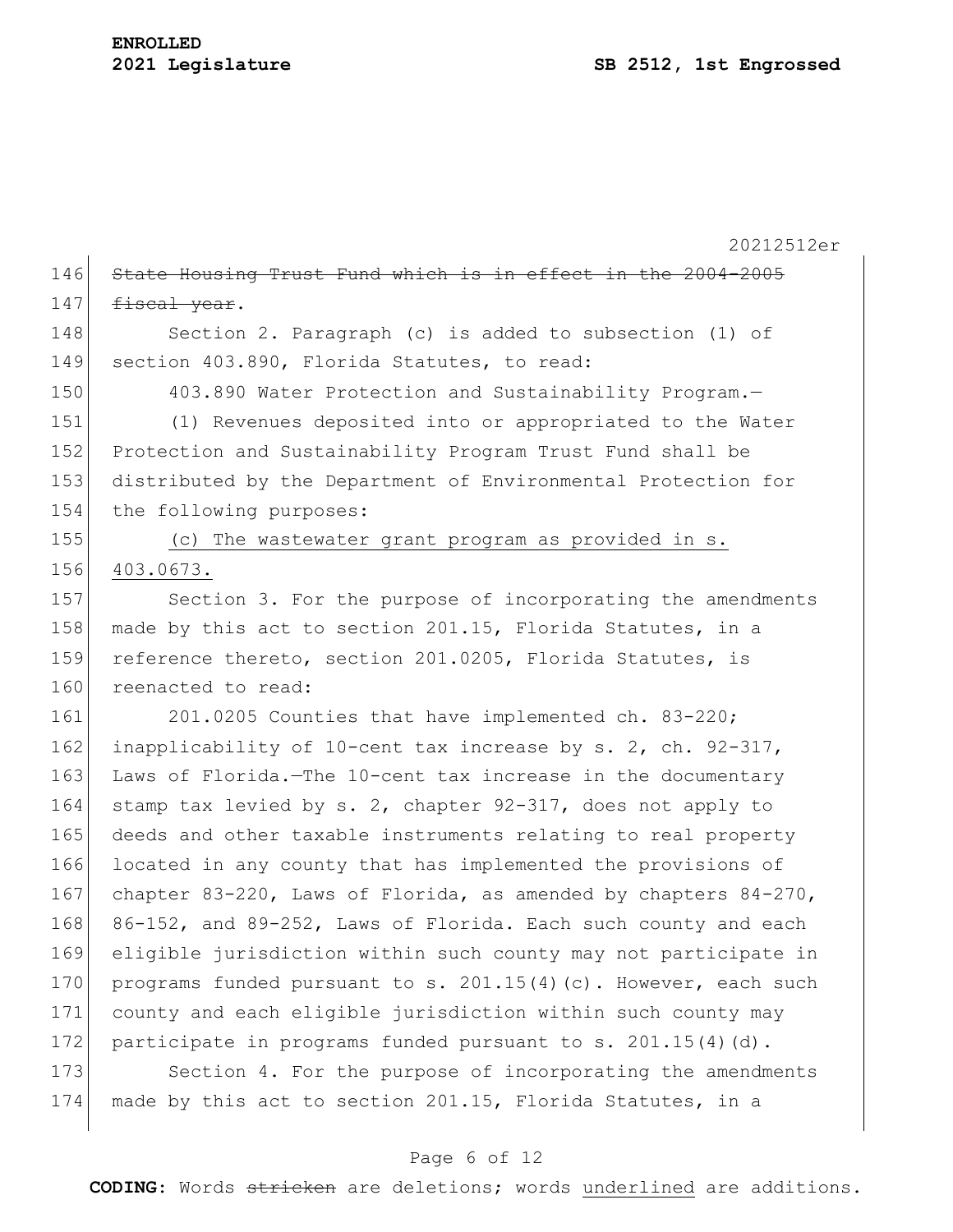20212512er

175 reference thereto, subsection (9) of section 339.55, Florida 176 Statutes, is reenacted to read:

177 339.55 State-funded infrastructure bank.—

178 (9) Funds paid into the State Transportation Trust Fund 179 pursuant to s.  $201.15(4)$  (a) for the purposes of the State 180 Infrastructure Bank are hereby annually appropriated for 181 expenditure to support that program.

182 Section 5. For the purpose of incorporating the amendments 183 made by this act to section 201.15, Florida Statutes, in a 184 reference thereto, subsections (5) and (6) of section 420.5092, 185 Florida Statutes, are reenacted to read:

186 420.5092 Florida Affordable Housing Guarantee Program.-

187 (5) Pursuant to s. 16, Art. VII of the State Constitution, 188 the corporation may issue, in accordance with s.  $420.509$ , 189 revenue bonds of the corporation to establish the guarantee 190 fund. The revenue bonds are primarily payable from and secured 191 by annual debt service reserves, from interest earned on funds 192 on deposit in the quarantee fund, from fees, charges, and 193 reimbursements established by the corporation for the issuance 194 of affordable housing quarantees, and from any other revenue 195 sources received by the corporation and deposited by the 196 corporation into the guarantee fund for the issuance of 197 affordable housing quarantees. If such primary revenue sources 198 are considered insufficient by the corporation, pursuant to the 199 certification provided in subsection (6), to fully fund the 200 annual debt service reserve, the certified deficiency in such 201 reserve is also payable from the first proceeds of the 202 documentary stamp tax moneys deposited into the State Housing 203 Trust Fund pursuant to s.  $201.15(4)(c)$  and (d) during the

### Page 7 of 12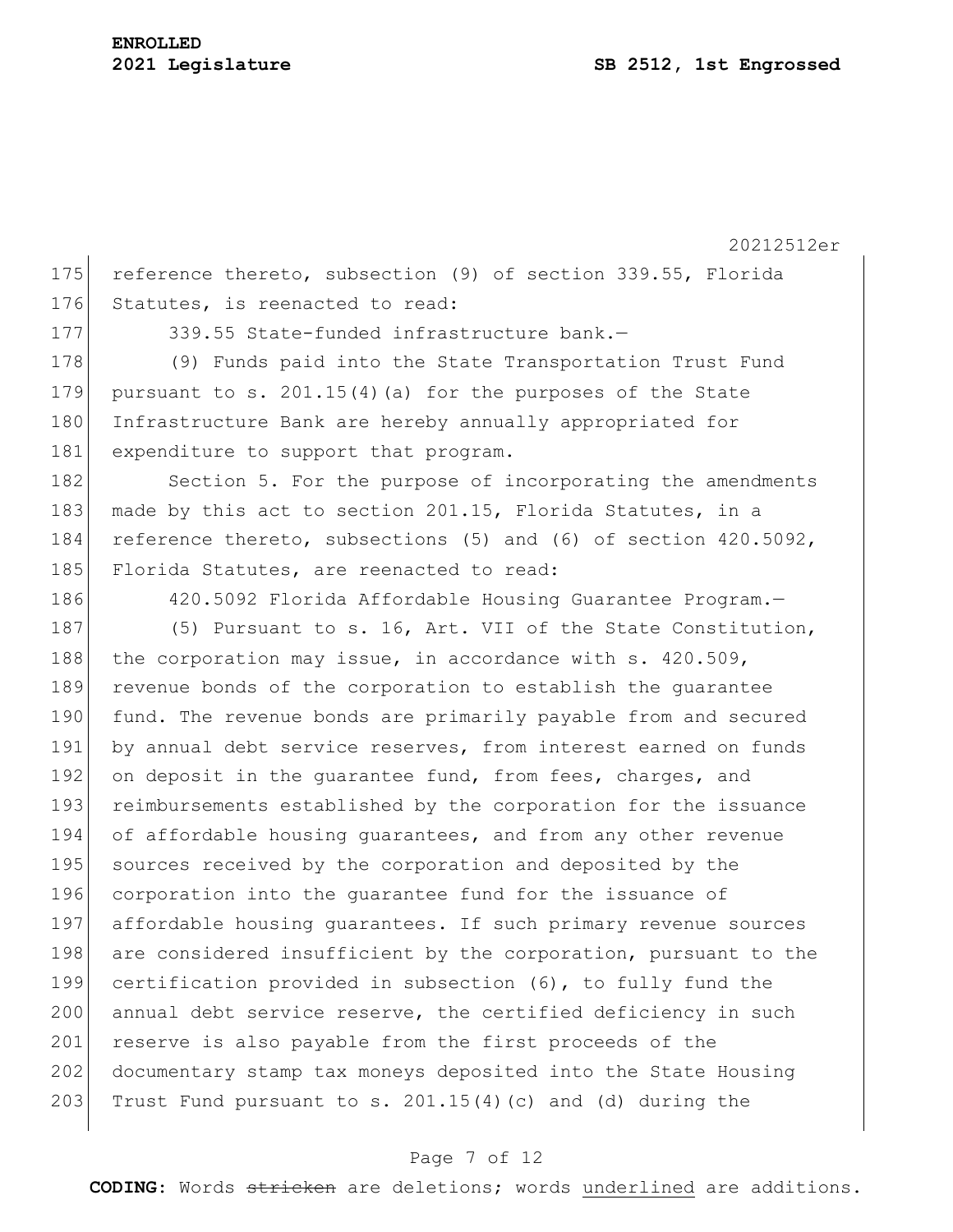20212512er

```
204 ensuing state fiscal year.
```
205 (6)(a) If the primary revenue sources to be used for 206 repayment of revenue bonds used to establish the quarantee fund 207 are insufficient for such repayment, the annual principal and 208 interest due on each series of revenue bonds are payable from 209 funds in the annual debt service reserve. The corporation shall, 210 before June 1 of each year, perform a financial audit to 211 determine whether at the end of the state fiscal year there will 212 be on deposit in the guarantee fund an annual debt service 213 reserve from interest earned pursuant to the investment of the 214 guarantee fund, fees, charges, and reimbursements received from 215 issued affordable housing guarantees and other revenue sources 216 available to the corporation. Based upon the findings in such 217 guarantee fund financial audit, the corporation shall certify to 218 the Chief Financial Officer the amount of any projected 219 deficiency in the annual debt service reserve for any series of 220 outstanding bonds as of the end of the state fiscal year and the 221 amount necessary to maintain such annual debt service reserve. 222 Upon receipt of such certification, the Chief Financial Officer 223 shall transfer to the annual debt service reserve, from the 224 first available taxes distributed to the State Housing Trust 225 Fund pursuant to s. 201.15(4)(c) and (d) during the ensuing 226 state fiscal year, the amount certified as necessary to maintain 227 the annual debt service reserve.

228 (b) If the claims payment obligations under affordable 229 housing guarantees from amounts on deposit in the guarantee fund 230 would cause the claims paying rating assigned to the guarantee 231 fund to be less than the third-highest rating classification of 232 any nationally recognized rating service, which classifications

## Page 8 of 12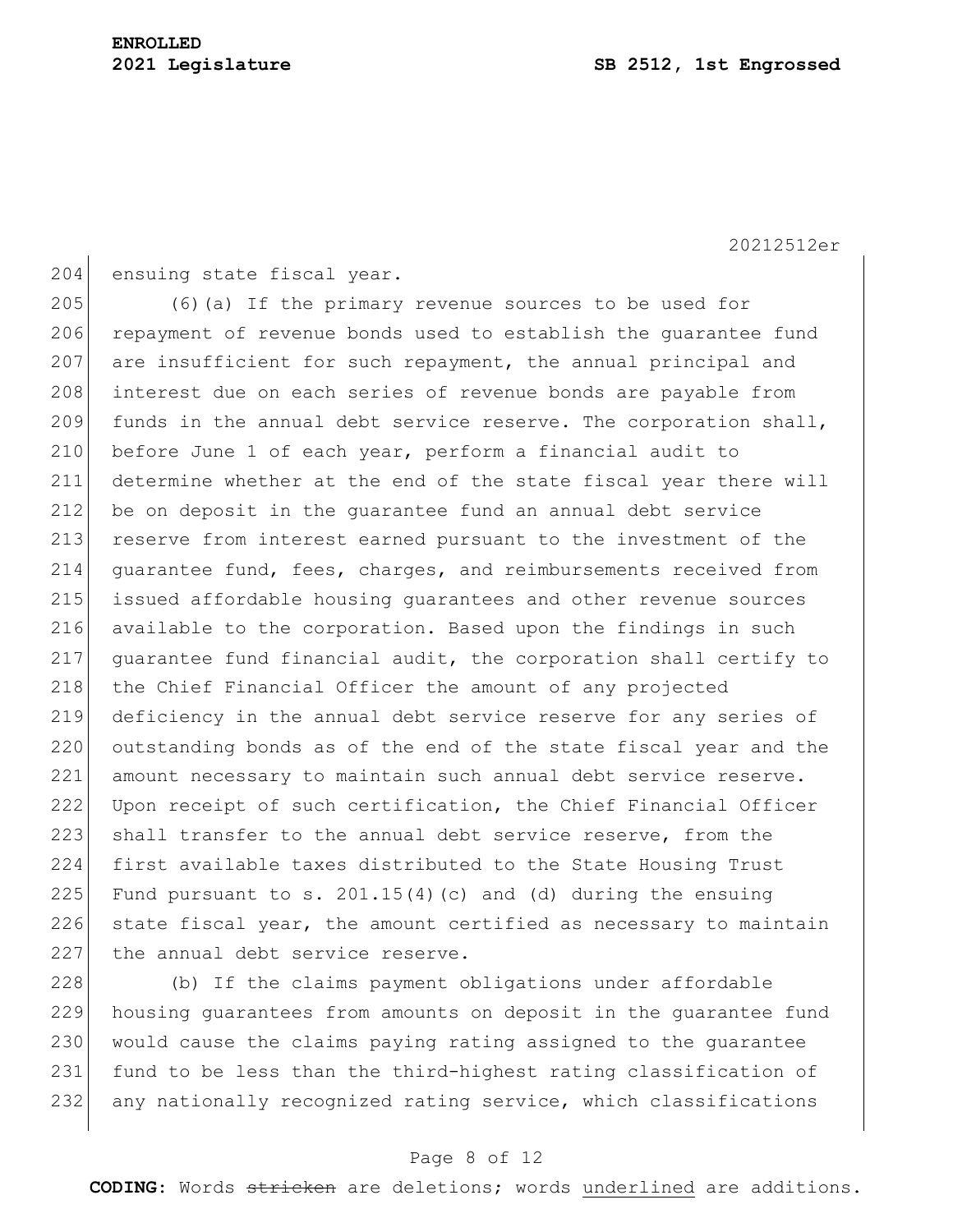20212512er 233 being consistent with s. 215.84(3) and rules adopted thereto by 234 the State Board of Administration, the corporation shall certify 235 to the Chief Financial Officer the amount of such claims payment 236 obligations. Upon receipt of such certification, the Chief 237 Financial Officer shall transfer to the quarantee fund, from the 238 first available taxes distributed to the State Housing Trust 239 Fund pursuant to s. 201.15(4)(c) and (d) during the ensuing 240 state fiscal year, the amount certified as necessary to meet 241 such obligations, such transfer to be subordinate to any 242 transfer referenced in paragraph (a) and not to exceed 50 243 percent of the amounts distributed to the State Housing Trust 244 Fund pursuant to s. 201.15(4) (c) and (d) during the preceding 245 state fiscal year.

246 Section 6. For the purpose of incorporating the amendments 247 made by this act to section 201.15, Florida Statutes, in a 248 reference thereto, subsections  $(1)$ ,  $(2)$ , and  $(3)$  of section 249 420.9073, Florida Statutes, are reenacted to read:

250 420.9073 Local housing distributions.—

251 (1) Distributions calculated in this section shall be 252 disbursed on a quarterly or more frequent basis by the 253 corporation pursuant to s. 420.9072, subject to availability of 254 funds. Each county's share of the funds to be distributed from 255 the portion of the funds in the Local Government Housing Trust 256 Fund received pursuant to s. 201.15(4)(c) shall be calculated by 257 the corporation for each fiscal year as follows:

258 (a) Each county other than a county that has implemented 259 chapter 83-220, Laws of Florida, as amended by chapters 84-270, 260  $86-152$ , and  $89-252$ , Laws of Florida, shall receive the 261 guaranteed amount for each fiscal year.

## Page 9 of 12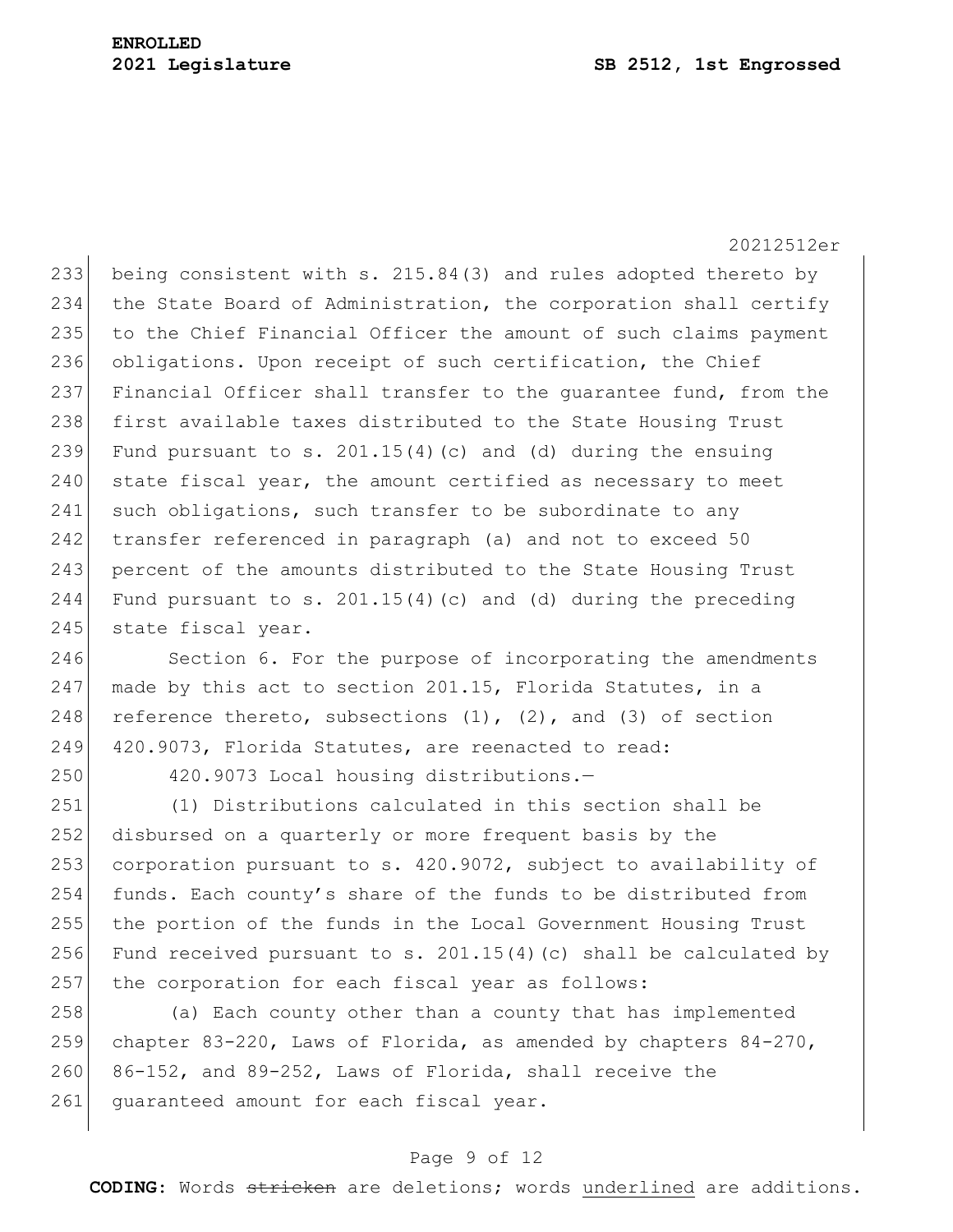## **ENROLLED**

20212512er

262 (b) Each county other than a county that has implemented 263 chapter 83-220, Laws of Florida, as amended by chapters 84-270, 264 86-152, and 89-252, Laws of Florida, may receive an additional 265 share calculated as follows:

266 1. Multiply each county's percentage of the total state 267 population excluding the population of any county that has 268 implemented chapter 83-220, Laws of Florida, as amended by 269 chapters  $84-270$ ,  $86-152$ , and  $89-252$ , Laws of Florida, by the 270 total funds to be distributed.

 $271$  2. If the result in subparagraph 1. is less than the 272 guaranteed amount as determined in subsection (3), that county's 273 additional share shall be zero.

274 3. For each county in which the result in subparagraph 1. 275 is greater than the guaranteed amount as determined in 276 subsection  $(3)$ , the amount calculated in subparagraph 1. shall 277 be reduced by the guaranteed amount. The result for each such  $278$  county shall be expressed as a percentage of the amounts so 279 determined for all counties. Each such county shall receive an 280 additional share equal to such percentage multiplied by the 281 total funds received by the Local Government Housing Trust Fund 282 pursuant to s. 201.15(4)(c) reduced by the quaranteed amount 283 paid to all counties.

284 (2) Distributions calculated in this section shall be 285 disbursed on a quarterly or more frequent basis by the 286 corporation pursuant to s. 420.9072, subject to availability of 287 funds. Each county's share of the funds to be distributed from 288 the portion of the funds in the Local Government Housing Trust 289 Fund received pursuant to s. 201.15(4)(d) shall be calculated by 290 the corporation for each fiscal year as follows:

## Page 10 of 12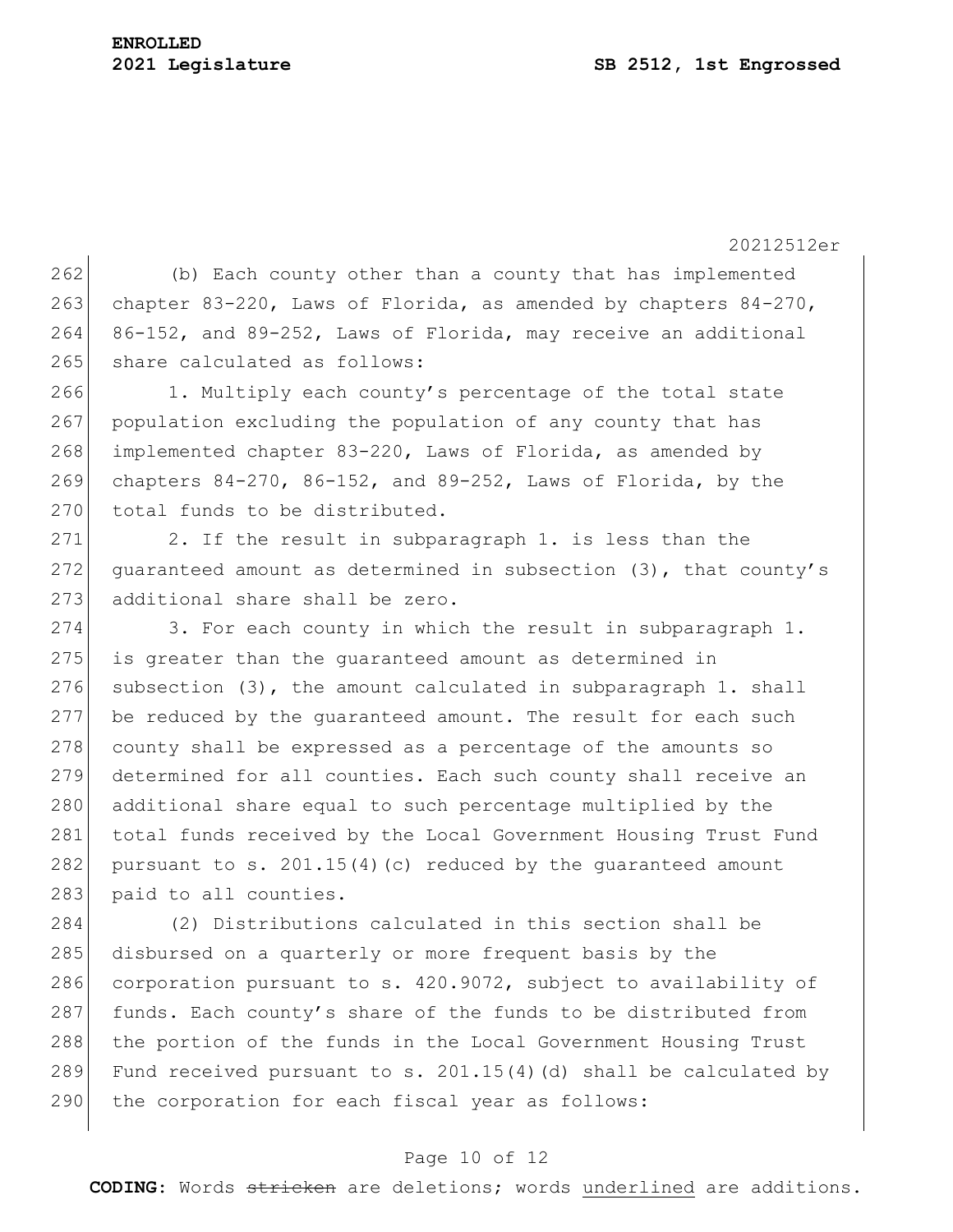20212512er (a) Each county shall receive the guaranteed amount for 292 each fiscal year. 293 (b) Each county may receive an additional share calculated as follows: 1. Multiply each county's percentage of the total state population, by the total funds to be distributed. 297 2. If the result in subparagraph 1. is less than the 298 quaranteed amount as determined in subsection (3), that county's additional share shall be zero. 300 3. For each county in which the result in subparagraph 1. is greater than the guaranteed amount, the amount calculated in subparagraph 1. shall be reduced by the guaranteed amount. The result for each such county shall be expressed as a percentage of the amounts so determined for all counties. Each such county shall receive an additional share equal to this percentage multiplied by the total funds received by the Local Government 307 Housing Trust Fund pursuant to s.  $201.15(4)$  (d) as reduced by the 308 guaranteed amount paid to all counties. (3) Calculation of guaranteed amounts:

 (a) The guaranteed amount under subsection (1) shall be calculated for each state fiscal year by multiplying \$350,000 by 312 a fraction, the numerator of which is the amount of funds distributed to the Local Government Housing Trust Fund pursuant 314 to s. 201.15(4)(c) and the denominator of which is the total amount of funds distributed to the Local Government Housing Trust Fund pursuant to s. 201.15.

 (b) The guaranteed amount under subsection (2) shall be calculated for each state fiscal year by multiplying \$350,000 by a fraction, the numerator of which is the amount of funds

## Page 11 of 12